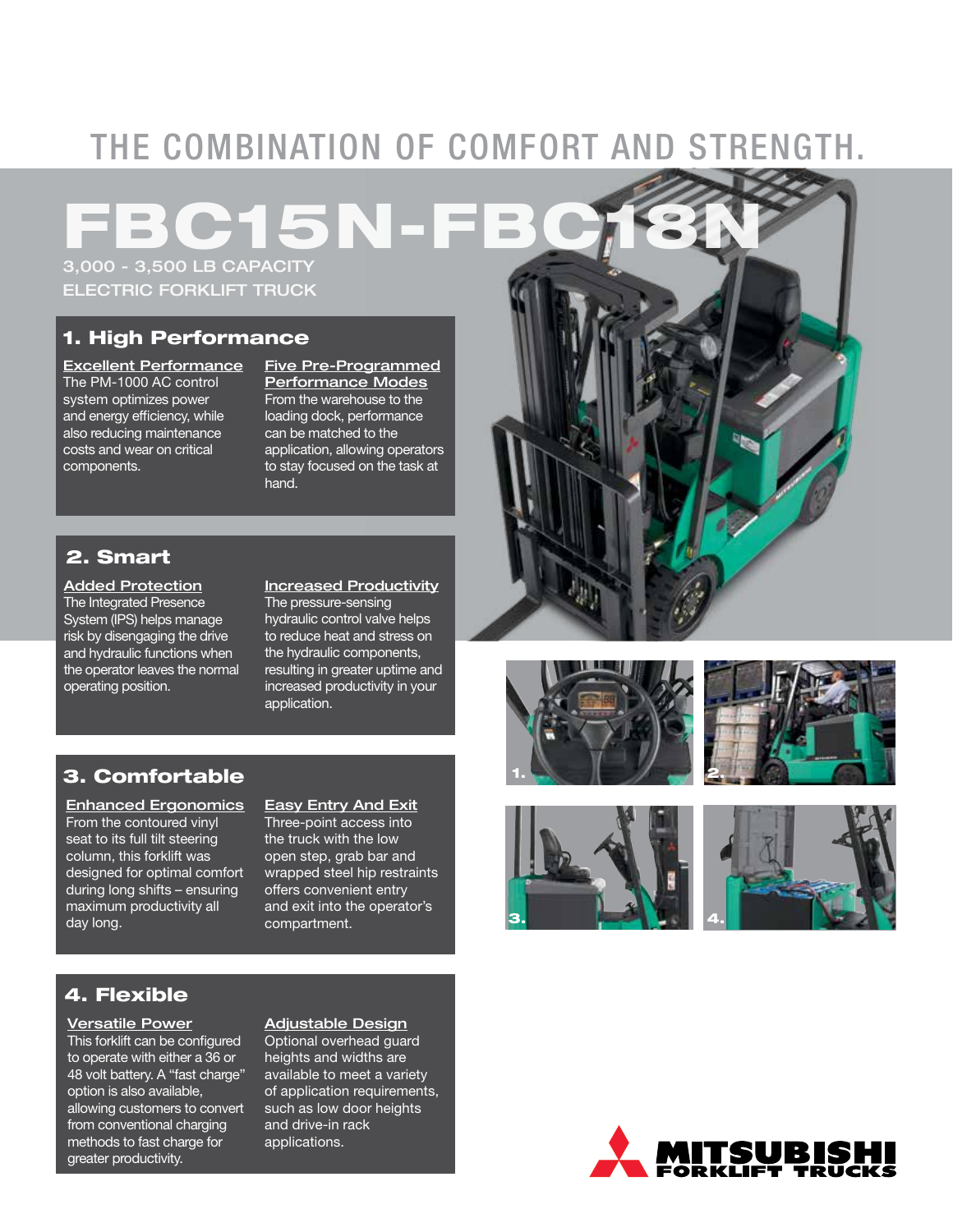Call-out numbers shown in the diagram below correspond to the first column of the specifications chart.

SAFETY STANDARDS

These trucks meet American National Standards Institute/Industrial Truck Standards Development Foundation, ANSI/ITSDF B56.1. UL-Classified by Underwriters Laboratories, Inc., as to fire and electric shock hazard only; Type E, EE (optional), Industrial Trucks. Users should be aware of, and adhere to, applicable codes and regulations regarding operator training, use, operation and maintenance of powered industrial trucks, including:

• ANSI/ITSDF B56.1.

• NFPA 505, fire safety standard for powered industrial trucks -type designations, areas of use, maintenance and operation.

• Occupational Safety and Health Administration (OSHA) regulations that may apply.

Specifications, equipment, technical data, photos and illustrations based on information at time of printing and subject to change without notice. Some products may be shown with optional equipment.

## FBC15N-FBC18N

|                 | <b>CHARACTERISTICS</b>                                          |          |           | FBC15N                                                |                          | FBC18N                                                |                          |
|-----------------|-----------------------------------------------------------------|----------|-----------|-------------------------------------------------------|--------------------------|-------------------------------------------------------|--------------------------|
| $\mathbf{1}$    | Capacity at rated load center                                   | Ib       | kg        | 3,000                                                 | 1,500                    | 3,500                                                 | 1,800                    |
| $\overline{c}$  | Load center - distance from fork face                           | in       | mm        | 24                                                    | 500                      | 24                                                    | 500                      |
| 3               | Power                                                           |          |           | electric                                              |                          | electric                                              |                          |
| $\overline{4}$  | Tire type                                                       |          |           | cushion                                               |                          | cushion                                               |                          |
| 5               | Wheels (x=driven)                                               |          |           | 2x/2                                                  |                          | 2x/2                                                  |                          |
|                 | <b>DIMENSIONS</b>                                               |          |           |                                                       |                          |                                                       |                          |
| 6               | Maximum fork height with standard two-stage mast                | in       | mm        | 130                                                   | 3,320                    | 130                                                   | 3,320                    |
| $\overline{7}$  | Free fork height with standard two-stage mast                   | in       | mm        | 4.5                                                   | 115                      | 4.5                                                   | 115                      |
| 8               | Forks - length x width x thickness                              | in       | mm        | 42.0 x 3.9 x 1.4                                      | 1,070 x 100 x 35         | 4.2 x 3.9 x 1.4                                       | 1,070 x 100 x 35         |
| 9               | Fork spacing - out-to-out minimum / maximum                     | in       | mm        | 9.4 / 32.0                                            | 240/818                  | 9.4 / 32.0                                            | 240/818                  |
| 10              | Tilt angle, forward / backward                                  | deg      |           | $5^\circ/6^\circ$                                     |                          | $5^\circ/6^\circ$                                     |                          |
| 11              | Length to fork face                                             | in       | mm        | 78.0                                                  | 1,980                    | 78.0                                                  | 1,980                    |
| 12              | Overall width, standard                                         | in       | mm        | 37.0                                                  | 945                      | 37.0                                                  | 945                      |
| 13              | Overall width, wide stance drive tires                          | in       | mm        | 39.0                                                  | 996                      | 39.0                                                  | 996                      |
| 14              | Overall lowered height (mast)                                   | in       | mm        | 83.0                                                  | 2,105                    | 83.0                                                  | 2,105                    |
| 15              | Seat height                                                     | in       | mm        | 48.0                                                  | 1,220                    | 48.0                                                  | 1,220                    |
| 16              | Overall lowered height to top of overhead guard                 | in       | mm        | 86.0                                                  | 2,180                    | 86.0                                                  | 2,180                    |
| 17              | Overall height with extended mast                               | in       | mт        | 180                                                   | 4,570                    | 180                                                   | 4,570                    |
| 18              | Minimum outside turning radius                                  | in       | mm        | 70.5                                                  | 1,790                    | 70.5                                                  | 1,790                    |
| 19              | Load moment constant                                            | in       | mm        | 14.8                                                  | 376                      | 14.8                                                  | 376                      |
| 20              | Minimum aisle $-90^\circ$ stack $-$ zero clearance without load | in       | mm        | 85.0                                                  | 2,165                    | 85.0                                                  | 2,165                    |
|                 | PERFORMANCE                                                     |          |           |                                                       |                          |                                                       |                          |
| 21              | 36 V<br>Travel speed -                                          | mph      | kph       | 10.2 / 11.2                                           | 16.4 / 18.0              | 9.3 / 10.8                                            | 14.9/17.3                |
| 22              | loaded / empty<br>48 V                                          | mph      | kph       | 11.3 / 11.3                                           | 18.2 / 18.2              | 11.3 / 11.3                                           | 18.2/18.2                |
| 23              | 36 V<br>Lift speed $-$                                          | fpm      | m/s       | 75.0 / 106                                            | 0.38 / 0.54              | 71.0 / 106                                            | 0.36/0.54                |
| 24              | loaded / empty<br>48 V                                          | fpm      | m/s       | 104 / 140                                             | 0.53 / 0.71              | 96.0 / 140                                            | 0.49/0.71                |
| 25              | Lower speed -<br>36 V                                           | fpm      | m/s       | 98.0 / 81.0                                           | 0.50 / 0.41              | 98.0 / 81.0                                           | 0.50 / 0.41              |
| 26              | loaded / empty<br>48 V                                          | fpm      | m/s       | 98.0 / 81.0                                           | 0.50 / 0.41              | 98.0 / 81.0                                           | 0.50 / 0.41              |
| 27              | 36 V<br>$Gradeability -$                                        | $\%$     |           | 24.0                                                  |                          | 21.0                                                  |                          |
| 28              | loaded at 1mph (1.6 kph)<br>48 V                                | $\%$     |           | 25.0                                                  |                          | 22.0                                                  |                          |
| 29              | 36 V<br>$Gradeability -$                                        | %        |           | 23.0                                                  |                          | 19.0                                                  |                          |
| 30              | empty (maximum)<br>48 V                                         | %        |           | 23.0                                                  |                          | 19.0                                                  |                          |
|                 | WEIGHT                                                          |          |           |                                                       |                          |                                                       |                          |
| 31              | Truck weight - empty with minimum weight battery                | Ib       | kg        | 6,200                                                 | 2,825                    | 6,800                                                 | 3,075                    |
| 32              | Axle load with rated load $-$ front / rear                      | Ib       | kg        | 8,000 / 1,200                                         | 3,750/570                | 8,800 / 1,480                                         | 4,200 / 660              |
| 33 <sup>°</sup> | Axle load without load - front / rear                           | Ib       | kg        | 2,500 / 3,725                                         | 1,130 / 1,690            | 2,320 / 4,425                                         | 1,050 / 2,010            |
|                 | <b>CHASSIS</b>                                                  |          |           |                                                       |                          |                                                       |                          |
| 34              | Tire size, front (standard)                                     | in       | mm        | 18.0 x 6.0 x 12.2                                     | 457 x 152 x 308          | 18.0 x 6.0 x 12.2                                     | 457 x 152 x 308          |
| 35<br>36        | Tire size, rear<br>Wheelbase                                    | in<br>in | mm        | 14.0 x 4.5 x 8.0<br>46.0                              | 356 x 114 x 203<br>1,170 | 14.0 x 4.5 x 8.0<br>46.0                              | 356 x 114 x 203<br>1,170 |
| 37              |                                                                 | in       | mm        | 31.0                                                  |                          | 31.0                                                  |                          |
| 38              | Tread width, front (standard)<br>Tread width, rear              | in       | mm        | 32.5                                                  | 793<br>826               | 32.5                                                  | 793<br>826               |
| 39              | Ground clearance at lowest point of mast                        | in       | mm<br>mm  | 3.0                                                   | 75.0                     | 3.0                                                   | 75.0                     |
| 40              | Ground clearance at center of wheelbase                         | in       | mm        | 4.6                                                   | 118                      | 4.6                                                   | 118                      |
| 41              | Service brake                                                   |          |           |                                                       |                          |                                                       |                          |
| 42              | Parking brake                                                   |          |           | foot-operated, hydraulic<br>hand-operated, mechanical |                          | foot-operated, hydraulic<br>hand-operated, mechanical |                          |
|                 | <b>POWERTRAIN</b>                                               |          |           |                                                       |                          |                                                       |                          |
| 43              | Battery type                                                    |          | lead-acid |                                                       | lead-acid                |                                                       |                          |
| 44              | Battery, maximum capacity at 6 hour discharge rate - 36 V       | Ah       | kWh       | 880                                                   | 31.7                     | 880                                                   | 31.7                     |
| 45              | Battery, maximum capacity at 6 hour discharge rate - 48 V       | Ah       | kWh       | 770                                                   | 37.0                     | 770                                                   | 37.0                     |
| 46              | Battery, minimum weight                                         | lb       | kg        | 1,650                                                 | 750                      | 1,650                                                 | 750                      |
| 47              | Traction output (60 minute rating) $-36$ V / 48 V               | HP       | kW        | 8.3 / 9.2                                             | 6.2 / 6.8                | 8.3 / 9.2                                             | 6.2 / 6.8                |
| 48              | Lift output (20% rating) $-36$ V / 48 V                         | HP       | kW        | 9.9 / 15.7                                            | 7.4/11.7                 | 9.9 / 15.7                                            | 7.4 / 11.7               |
| 49              | Drive controls<br><b>AC</b> transistor<br><b>AC</b> transistor  |          |           |                                                       |                          |                                                       |                          |
| 50              | Hydraulic controls                                              |          |           | <b>AC</b> transistor                                  |                          | <b>AC</b> transistor                                  |                          |
| 51              | Relief pressure for attachments at auxiliary                    | psi      | bar       | 2,250                                                 | 155                      | 2,250                                                 | 155                      |
|                 |                                                                 |          |           |                                                       |                          |                                                       |                          |